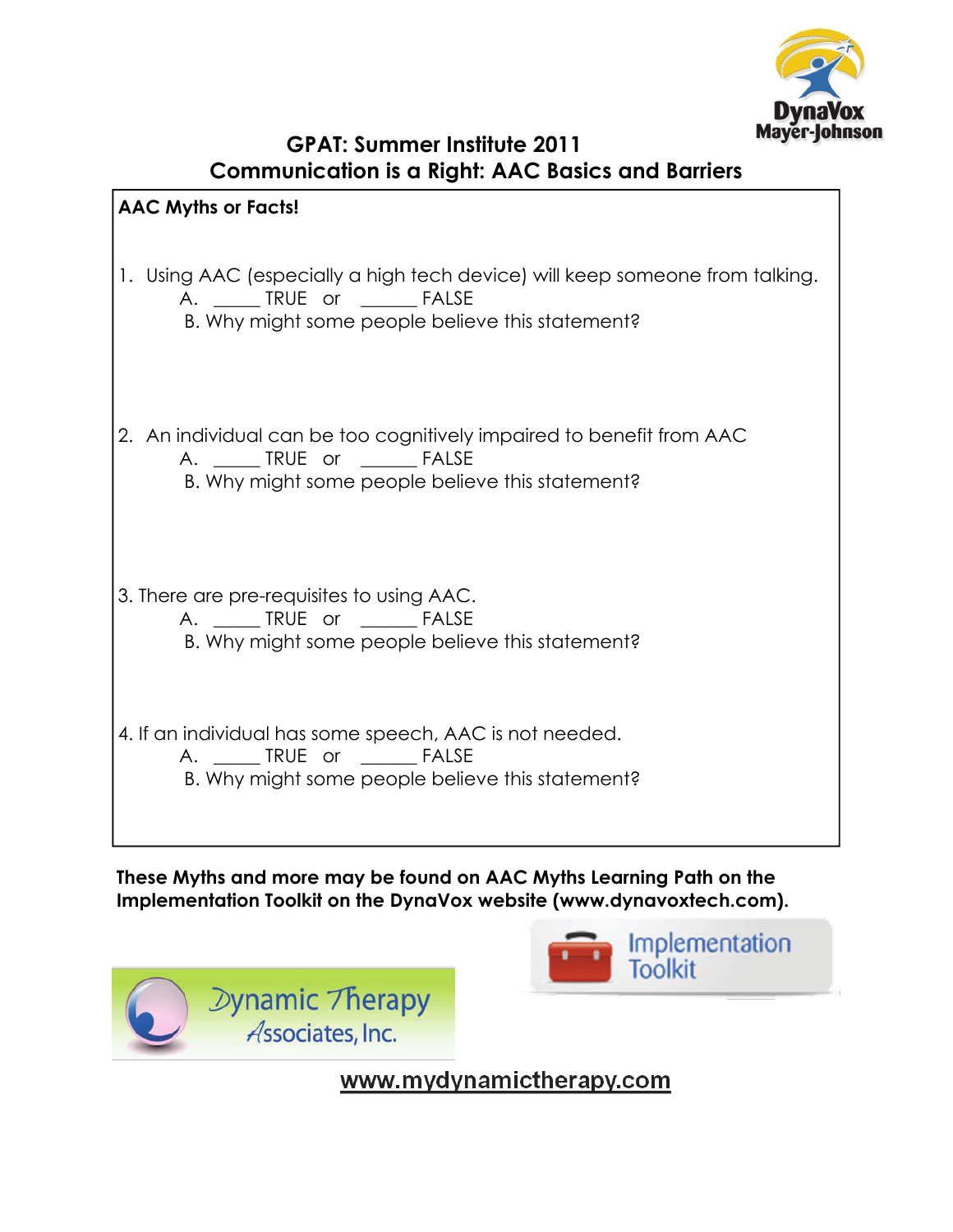

#### **DynaVox** Mayer-Johnson

# **AAC Myths Revealed**



**Myth:** *Introduction and use of AAC\* will keep an individual from using or developing his or her natural speech.* **True or False:** *False*

Speech is the means of communication with which we are most familiar. We are thrilled when we hear a child's first word and look forward to hearing him express his wants, needs, feelings and thoughts. We anticipate him being a competent communicator saying what he wants, when he wants to whom he wants. When an individual has experienced a life changing event such as a brain injury or stroke, we hope that she will be able to express herself as she did before. There are times, however, when speech is not developing or is not functional to meet an individual's communication needs for various reasons. It is in these circumstances when introduction of AAC is suggested.

The suggested introduction of AAC often results in families, caregivers, teachers and others expressing the following concerns (University of Nebraska-Lincoln's AAC Connecting Young Kids [YAACK] website):

- :
- Use of AAC will keep the individual from talking.
- Introduction of AAC means we have given up on speech.
- AAC will become a crutch. The individual will not work on speech. He will take the easy way out and use AAC.
- This individual is too young for AAC or it is too early in her recovery process for AAC. We need to give her more of a chance to use her speech before introducing AAC.

While we can certainly understand these concerns, **AAC will not keep an individual from using or developing natural speech.** 

# **How do we know that AAC will not keep an individual from using or developing natural speech?**

Let's review available research as well as anecdotal information from families and professionals.

#### \*Definitions

Augmentative-alternative communication (AAC) refers to communication tools and techniques used individually or in combination to supplement communication for people who have difficulty communicating through speech or writing. AAC includes unaided communication techniques (e.g., pointing, gestures) , low technology (e.g., communication books and boards) and high technology AAC (e.g., devices and computers that have voice output also known as speech generating devices—SGD"s).

**Copyright notification:** User may not copy or distribute these materials except for use with the students, patients, clients, or other individuals who receive instruction, therapy, supervision, assessment, care or other services directly from the User. Otherwise, these materials may not be copied without the written consent of DynaVox Mayer-Johnson.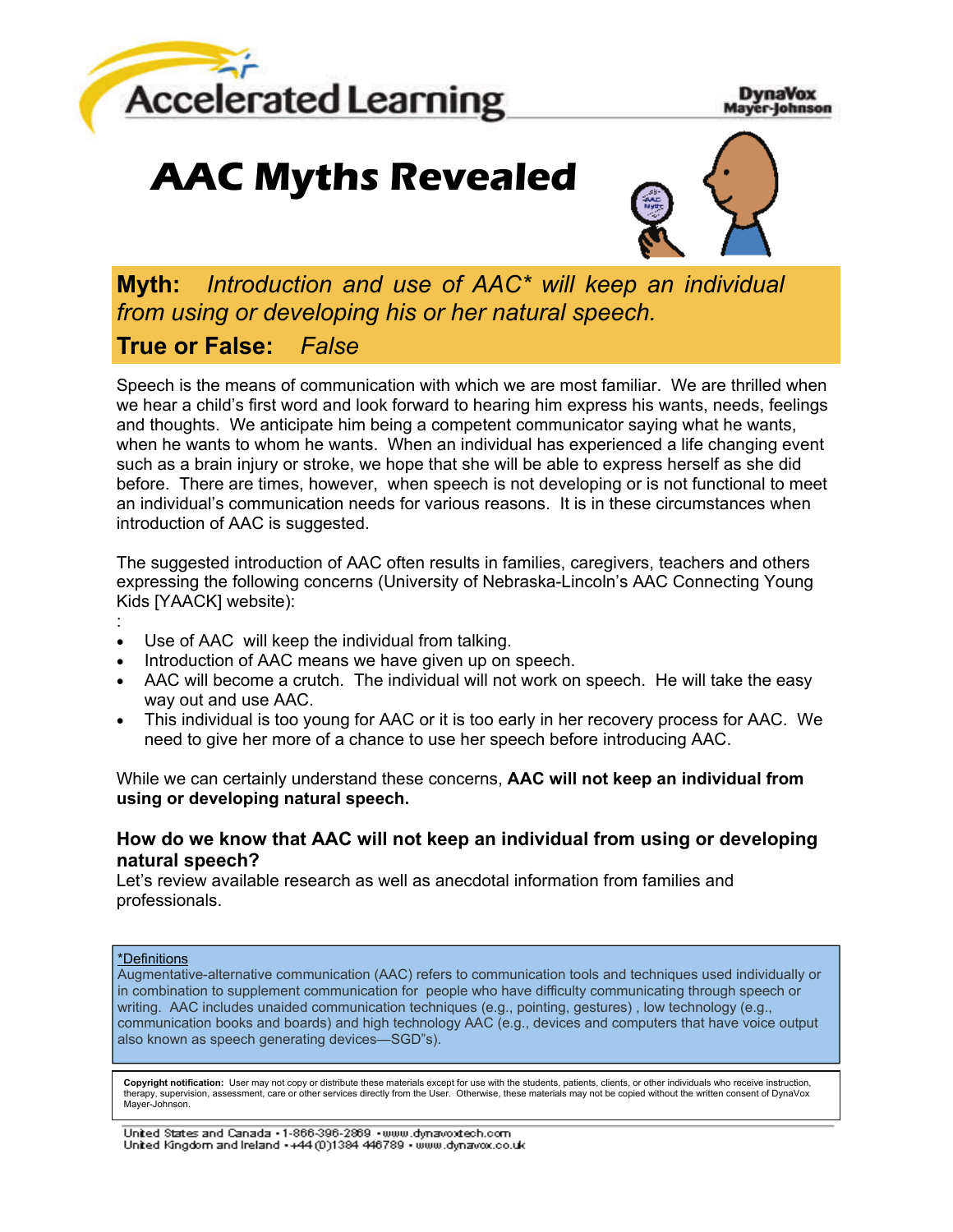

Millar, Light & Schlosser (2006) reviewed previously published studies that, among other criteria, presented data on "speech production before, during and after AAC intervention." This review revealed that participants demonstrated the following:

- Increases in speech production—89%
- No change in speech production—11%
- Decreases in speech production—0%

Schlosser & Wendt (2008) reviewed previously published studies describing the "effects of AAC on speech production in children with autism or pervasive developmental disorder-not otherwise specified." They reported that a majority of studies revealed increases in speech production and "none...reported a decline."

These reviews of research indicate that AAC does not impede production of speech but appears to have a positive effect on speech production. This conception has been further supported over the years by report and observation of families, caregivers and professionals as well as anecdotal reports from researchers such as Romski, Sevcik and Pate (1988). It was recently cited as an evidence-based strategy to utilize with young children who are not imitating speech as a means of facilitating natural speech development (DeThorne et. al., 2009).

**Why does AAC tend to have a positive impact on speech production?** Before exploring this, let us reiterate the purpose of AAC intervention. Schlosser & Wendt (2008) state the following:

*It is understood that the primary aim of AAC intervention is to facilitate a child's communicative competence through the use of multiple communication modalities that are by their very nature supplementing ("augmentative") or replacing ("alternative") natural speech (Light, Beukelman, & Reichle, 2003). Thus, although improvements in speech production per se are not a primary goal of AAC interventions, such outcomes do represent a welcomed bonus to AAC intervention efforts.* 

Though the statement above focuses on the communicative competence of children, this statement is equally true for adults. Beukelman, Garrett & Yorkston (2007) suggest that the "lead" for their chapter introducing AAC services for adults with chronic medical conditions could be, "Adults who are experiencing chronic medical conditions use assistive technology to participate in life situations and to stay connected with the world around them." This, like the quote from Schlosser & Wendt reinforces that the purpose of AAC (a type of Assistive Technology) is first and foremost to build communicative competence to interact in the world.

Why then does this "bonus" (so-called by Schlosser & Wendt) of increased speech production occur? Blischak, Lombardino & Dyson (2003) discussed some "possible reasons that AAC use overall and SGD use, in particular, may promote natural speech production" based on available research. Effects were grouped as follows:

- Communication Effects—increases in the individual's participation in interaction "including opportunities, turns, messages, and functions" , and length of utterance.
- **2**  Motor Effects—"reduced physical demands" and decreased "pressure to speak"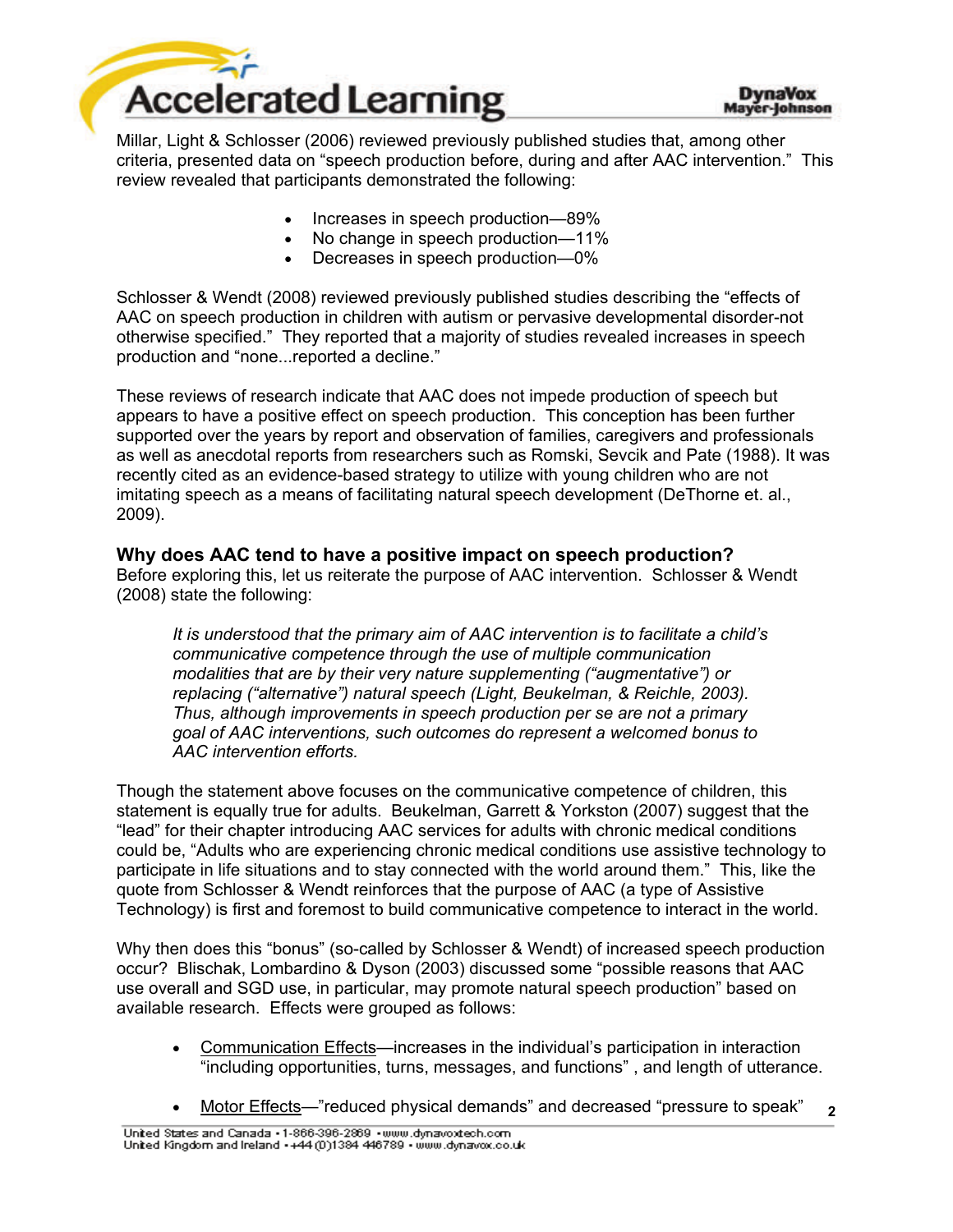

 Acoustic Effects—"immediate output" from the SGD (speech output when a message is selected), increased "consistency/quality of speech models", coupling of graphic symbols with speech output, "development of internal phonology\*"

We now understand that AAC does not impede an individual's use of speech and have explored some of the factors that may contribute to increases in speech production following introduction of AAC and specifically SGD's.

# **How much improvement in speech should we expect and how quickly?**

According to Millar, Light & Schlosser (2006), speech gains in the studies they reviewed were "modest." However, they asserted that gains in speech production must be considered based on the skills of the individuals prior to introduction of AAC. They went on to indicate that improvement in speech production occurred immediately in some individuals while in 21% there was a "lag between the onset of AAC intervention and evidence of gains in speech production."

Schlosser & Wendt (2008) noted that for individuals with autism gain in speech production "may vary across individuals." They went on to note that the amount of improvement may vary as well from "small in magnitude" to "large gains" but what characteristics impact gains in speech are not yet fully known.

As we might expect, there does not appear to be a hard and fast rule regarding how much or how quickly improvement in speech production may occur (or if it will occur) following introduction of AAC. However, Schlosser & Wendt (2008) point out that the "potential for lack of natural speech production gains...does not negate the value of AAC interventions."

# **How do natural speech and AAC work together?**

All of us use multi-modal communication systems on a daily basis. We talk, point, wave, use facial expression and body language. We make decisions about what method of communication to use based on the environment, our communication partner and the message.

The individual who uses AAC is no different. AAC, speech, pointing, gestures, facial expression and body language co-exist as part of his/her multi-modal communication system. Just as we do, he/she needs to made decisions about which mode of communication to use based on the environment, communication partner and message. More can be found on this subject in the "Tools for AAC Users" Learning Path in DynaVox's Implementation Toolkit.

# **If AAC is introduced, will it always be a part of an individual's communication system?**

Those of us with functional speech use forms of AAC on a daily basis (e.g., gesturing, pointing

#### \*Definitions

Internal Phonology—Phonology is the study of speech sounds in language, how they are organized and used. Our internal phonology allows us to segment words and sentences in languages known to us; thus, understand and learn language. Blischak et. al. (2003) that evidence did not exist at the time regarding the "role of speech output in the development of internal phonology." However, Loncke et. al. presented results of a study at the American Speech Language & Hearing Convention 2008 suggesting that auditory feedback form an SGD "may have an effect on internal phonological reinforcement:" and "strengthens the phonological component of the AAC user."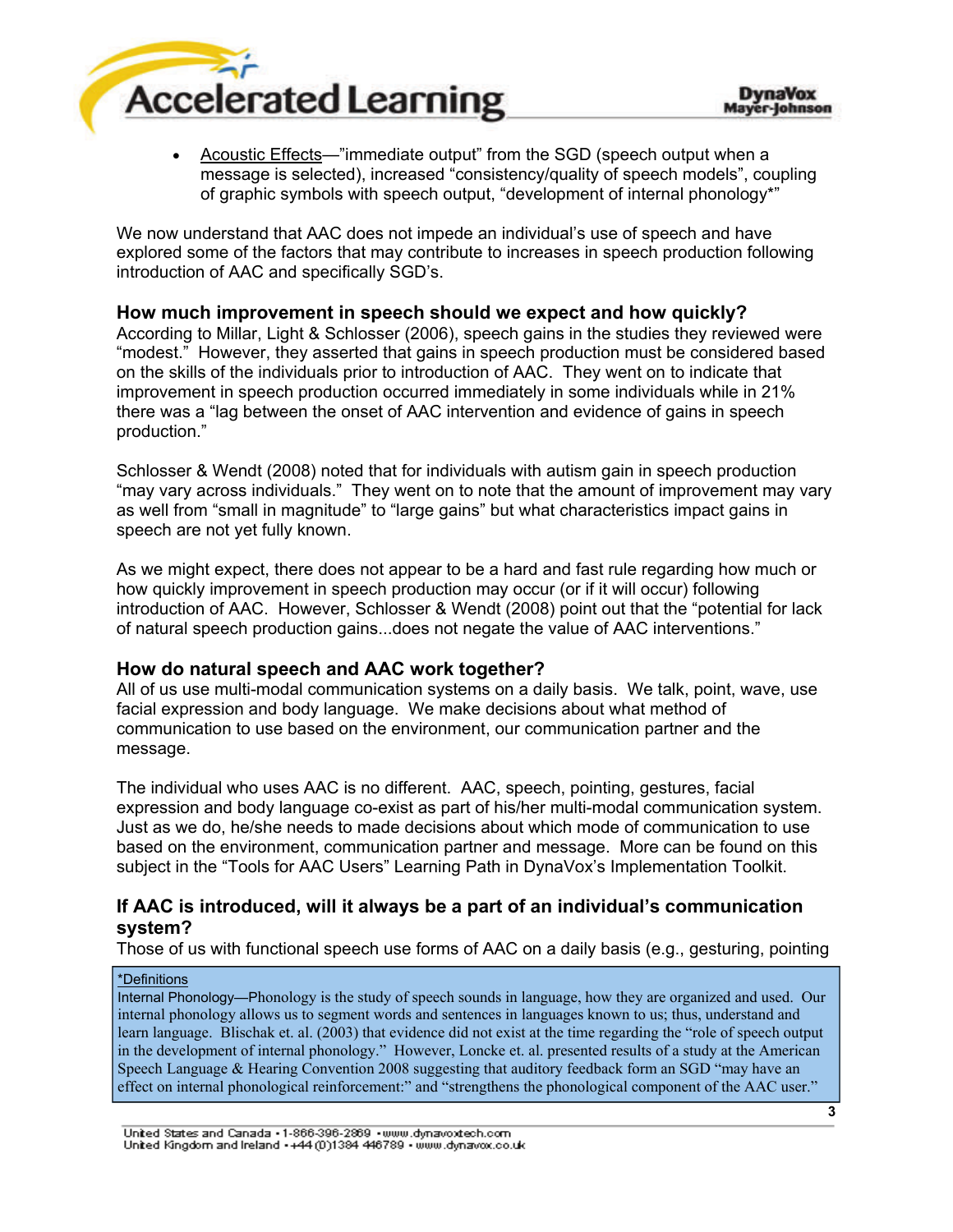

to objects or pictures in the environment). Therefore, the answer is "yes." AAC will be a part of the individual's communication system throughout his/her life. The variable is what kind of AAC, how frequently and in what situations it is used. With improvements in the quality of speech production, we may see an individual use of AAC with unfamiliar communication partners only, on the phone or to repair communication breakdown.

An important note must be made here. Frequently, familiar communication partners may say, "He doesn't need AAC. I understand him." or "She uses it at \_\_\_\_\_ because we understand her here."

These beliefs result in limited use of AAC and may negatively affect the learning curve. Until an AAC user is proficient (competent) in communicating with AAC, use of it needs to be encouraged in all environments by all communication partners.

### **What are the truths about AAC and speech?**

- AAC will NOT keep someone from developing or using natural speech.
- AAC tends to have a positive effect on speech production and has been recommended as a treatment method for development of natural speech.
- Gains in speech production following introduction of AAC vary from individual-to-individual.
- AAC is part of an individual's overall communication system that includes natural speech.
- AAC enhances an individual's ability to communicate effectively and independently.

#### References

Beukelman, D., Garrett, K., & Yorkston, K. (2007). Augmentative communication strategies for adults with acute or chronic medical conditions. Baltimore: Paul H. Brookes Publishing.

Blischak, D., Lombardino, L.,, & Dyson, A. (2003). *Use of speech-generating devices: in support of natural speech.* Augmentative and Alternative Communication,19:1,29 — 35

DeThorne, L., et. al. (2009) *When "Simon Says" doesn't work: Alternatives to imitation for facilitating early speech development.* American Journal of Speech-Language Pathology, 18, 133-145.

*Does AAC impede natural speech?- and other fears.* University of Nebraska-Lincoln's AAC Connecting Young Kids [YAACK] website—www.aac.unl.edu/yaack/b2.html

Light, J.., Beukelman, D., & Reichle, J. (2003). *Communicative competence for individuals who use AAC: From research to effective practice*. Baltimore: Paul H. Brookes Publishing.

Loncke, F., et. al. (2008, November) *Are users of speech generating devices using an internal phonology?.* Technical/Platform Session at the American Speech Language Hearing Association Convention: Chicago.

Millar, D., Light, J., & Schlosser, R. (2006). *The impact of augmentative and alternative communication intervention on the speech production of individuals with developmental disabilities: A research review.* Journal of Speech, Language and Hearing Research. 49:248-264.

Romski, M., Sevcik, R., & Pate, J. (1988). *The establishment of symbolic communication in persons with severe retardation*. Journal of Speech and Hearing Disorders, 53, 94 – 107.

Schlosser, R., & Wendt, O., (2008). *Effects of augmentative and alternative communication intervention on speech production in children with autism: A systematic review.* American Journal of Speech-Language Pathology. 17: 212-230.

*What is AAC.* International Society on Augmentative and Alternative Communication, http://www.isaac-online.org/ en/aac/what\_is.html

United States and Canada - 1-866-396-2869 - www.dynavoxtech.com United Kingdom and Ireland ++44 (0)1384 446789 + www.dynavox.co.uk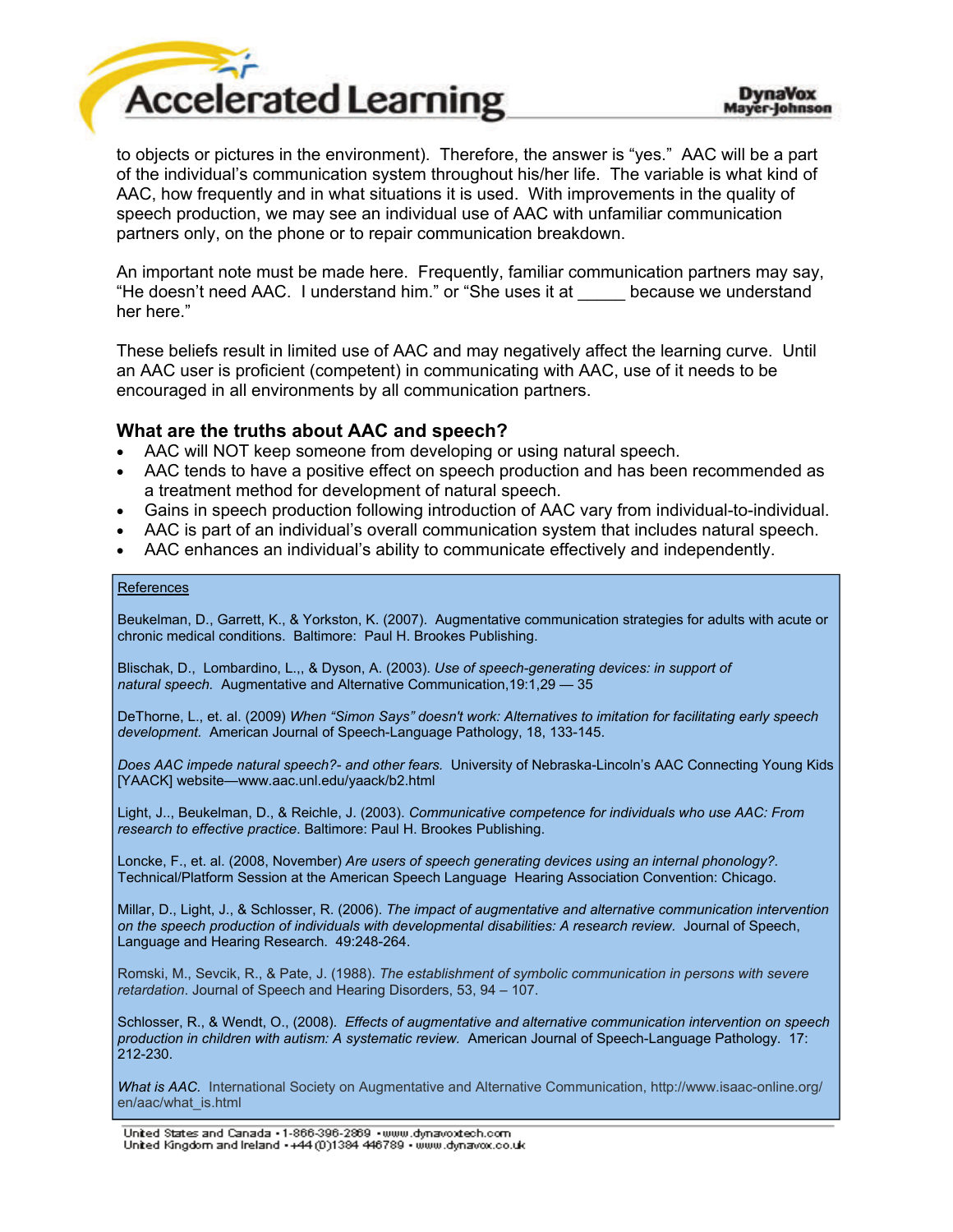

**DynaVox** Mayer-Johnson

# **AAC Myths Revealed**



# **Myth:** If an individual has some (or even a little) speech, AAC Is not needed. **True or False:** False

When the idea of AAC is suggested for an individual, communication partners might say:

- He says a few words or sentences really well.
- I can understand him/her at home... in school... in therapy.
- He can say full sentences after me.
- She repeats whole sentences that she hears in movies or on TV.
- We are going to wait and see if speech improves.
- We don't want her to rely on the computer and not learn speech.

Let's take another look at these statements and ask some additional questions.

- He says a few words or sentences really well. *What about increasing his vocabulary (or learning new things)?*
- I can understand him at home…in school…in therapy. *What about other people?*
- He can say sentences fully after me. *What about when you are not there?*
- She repeats while sentences that she hears in movies or on TV. *Are those appropriate responses in every conversation? How does she carry on a conversation?*
- We are going to wait and see if speech improves. *How long will you wait? A week, a month, a year? What about all the language learning and experience that he/she will miss?*
- We don't want her to rely on the computer and not learn speech. *How will she communicate while you are working on speech?*

The question we have to ask is, "Would you consider any of the statements we posed at the beginning to be *FUNCTIONAL COMMUNICATION?"* It may be functional to communication partners who are familiar with the individual or the situation, but what about for those who are not? What about learning and developing language? We need to look more closely at the benefits as well as costs to individuals with communication impairments, who have "some speech" and how AAC might enhance their overall communication interaction and language development.

**Copyright notification:** User may not copy or distribute these materials except for use with the students, patients, clients, or other individuals who receive instruction, therapy, supervision, assessment, care or other services directly from the User. Otherwise, these materials may not be copied without the written consent of DynaVox Mayer-Johnson.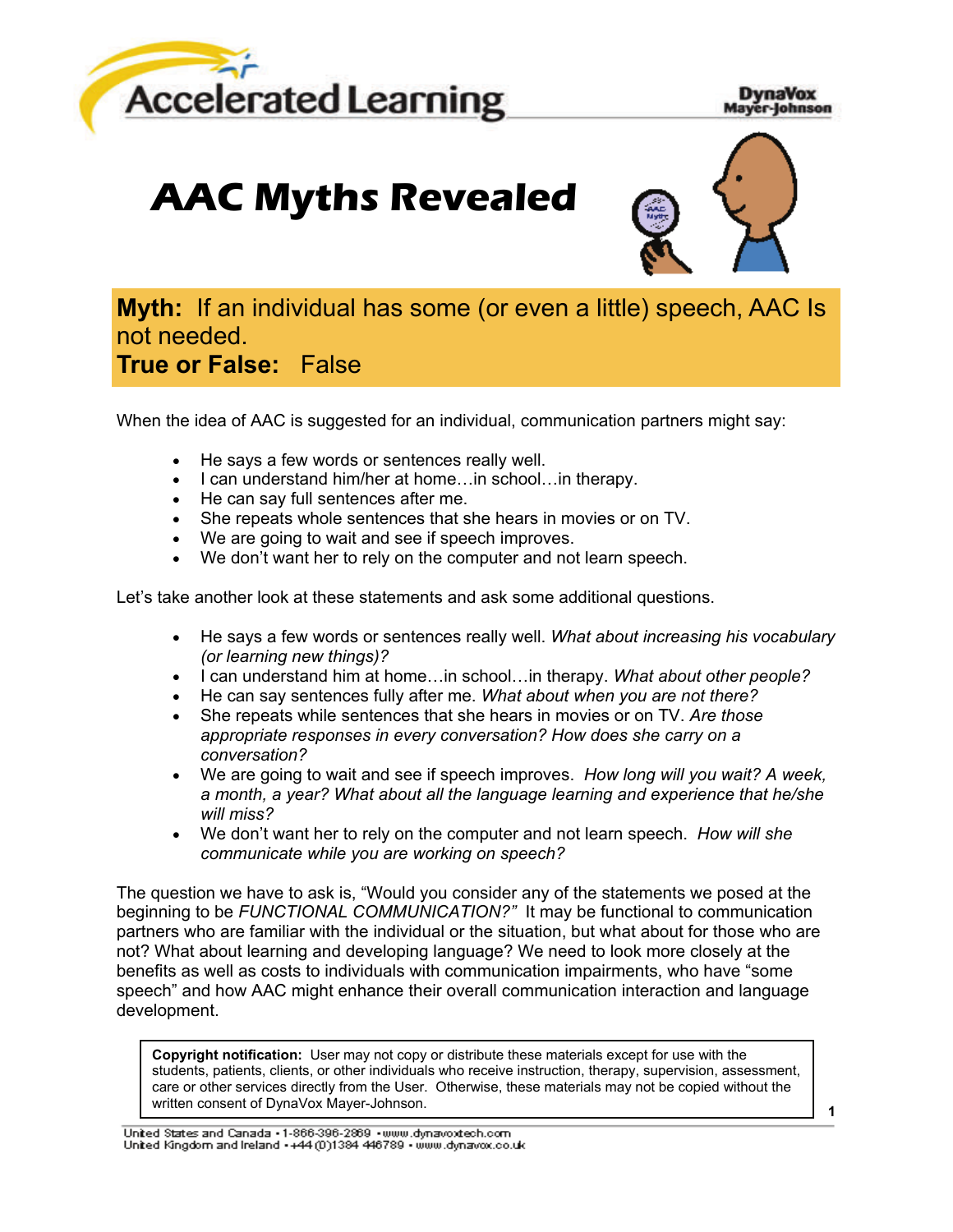

### **Benefit:**

There are definitely some benefits to using context and familiarity . Certain individuals (e.g., family member, teacher, staff member, and therapist) understand a person with severe communication impairment quite well. Why is this? These communication partners may fall into one or more of the following categories:

- Know the individual well
- Are very familiar with the environment and/or routine in which communication is taking place

The communication partners may be able to correctly interpret a single word or a hard-tounderstand sentence correctly because of their familiarity with the speaker or their knowledge of the situation. Let me give you a few examples.



*John looks out of the window and says, "car." His teacher responds, "Your mom will be here at 3:30. We need to keep working."* 



*Carol and her husband are in the grocery store. Carol points to the women's magazines at the checkout. Her husband says, "Oh, that's right. We need to get the TV schedule."* 



*Chris enters the room and produces a story in which the word, "daw" is produced several times. Her mother or therapist knows that "daw" is "dog" and asks Chris yes and no questions to figure out the rest of the story.* 



*Jack's peer asks him if he wants a drink. Jack says, "drink." His peer gives him a drink. Jack's peer asks if he wants a soda or water. He says, "water." His peer gives him water.* 



*Tyler has a ten to twelve sentences that he is able to use to request (e.g., Time to go home., I want a snack.) as well as lines from commercials that he likes to repeat. His mother knows that these lines from commercials are not requests or comments to a particular person but Tyler's way of comforting himself..* 

These communication situations would have failed had the communication partner not had the benefit of context and familiarity. So, what is the problem?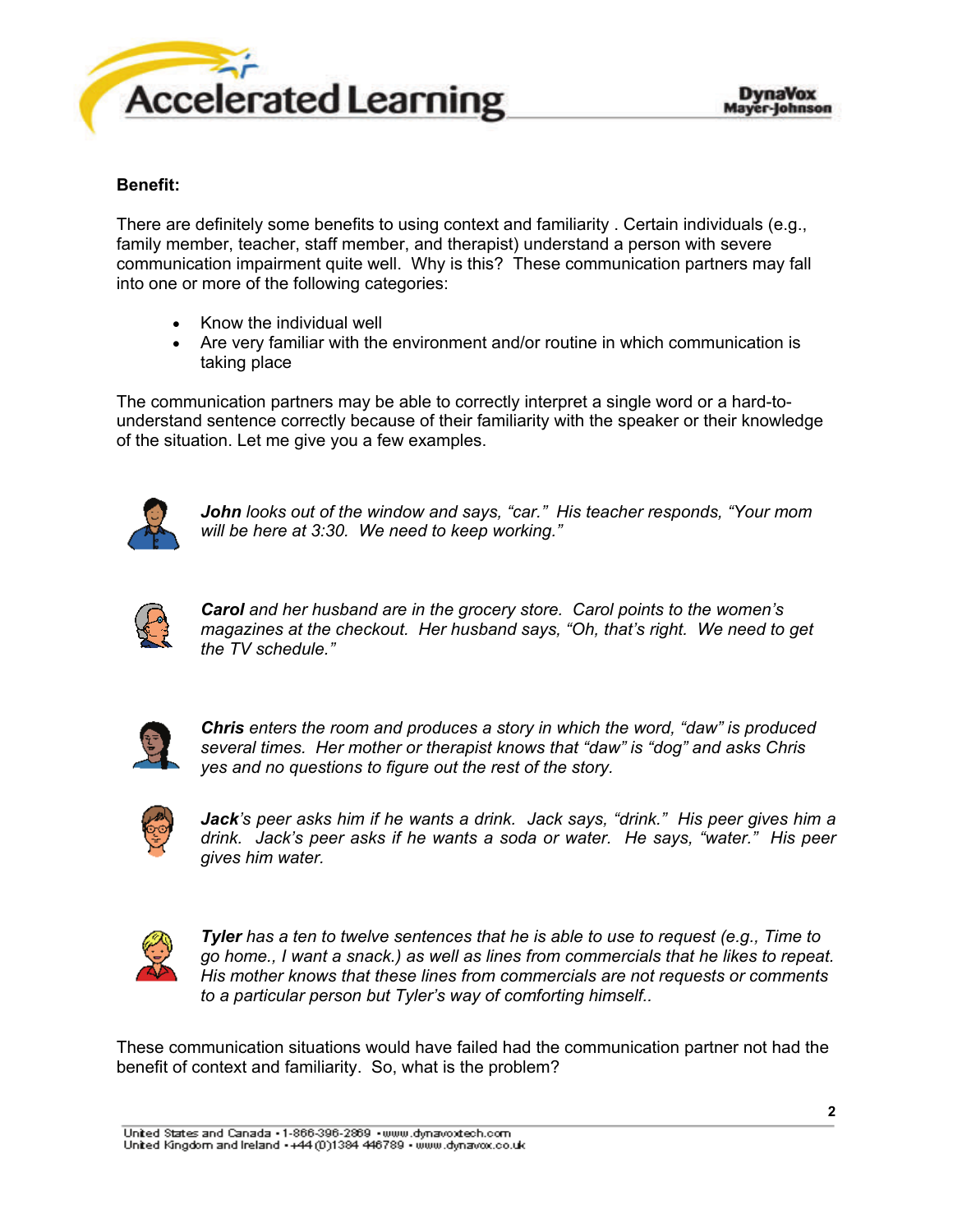

# **Cost:**

The success of each of these scenarios is based on the assumption that these communication partners will accurately interpret the speaker's message and that this familiar or knowledgeable communication partner will always be available.

Let's look at each of those scenarios again.



- *"John"*
- *What if he wanted to point out a car that he saw out the window?*
- *What if he wanted to know if it was time to go but a substitute teacher was there for the day?*



#### *"Carol"*

- *What if Carol was pointing out something interesting in one of the magazines?*
- *What if she wanted to buy one of the magazines?*
- *What if her son was with her rather than her husband and instead of coming home with a TV schedule, they arrived home with a tabloid?*



#### *"Chris"*

- *What if Chris's mother or therapist don't ask the right yes/no questions to figure out what Chris is trying to communicate?*
- *What if Chris wants to tell this story to someone other than her mother or therapist? Could she do it without help from her mother or therapist?*
- *What if Chris used the word "daw" with someone other than her mother or therapist and that person thought Chris was talking about a duck or a dock?*



#### *"Jack"*

- *What if Jack were repeating the last work he heard? What if he really wanted soda (or something else) and when his peer gave him juice Jack pushed it away?*
- *What if the peer said, "What do you want?" Could Jack answer?*



#### *"Tyler"*

- *What if Tyler's communication partner thinks that Tyler wants, needs or is observing something when he says a line from a commercial?*
- *How would Tyler make friends or participate in school with this limited set of sentences?*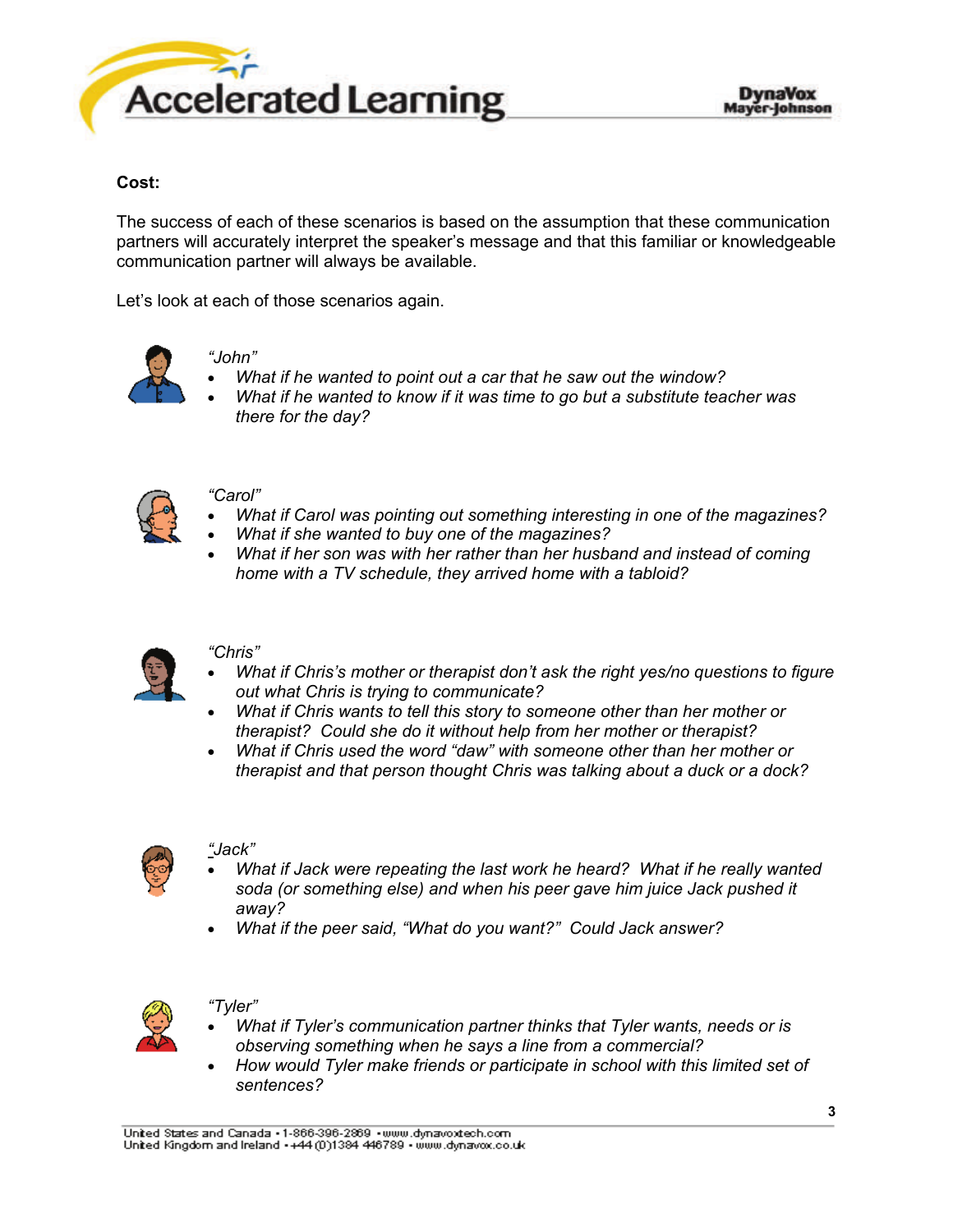

The cost of relying on familiarity and context is that it assumes that you, as the communication partner, always know what someone else is going to say. It assumes that an individual will always say the same thing in a given situation or that you will always be there to interpret accurately. This is certainly not a helpful assumption in any relationship. It does not allow for or encourage growth and independence in an individual's communication skills and interests. It also limits the individual's ability to communicate outside the circle of those who are familiar and knowledgeable. The person with severe communication impairment cannot effectively establish or deepen relationships with others or demonstrate new knowledge or thoughts (Light, Collier, & Parnes, 1985; National Research Council, 2001).

Think about it:

- How do you feel when someone finishes your sentence but does it incorrectly?
- How do you feel when someone assumes they know what you want, think or feel?
- How would you like to interact with the same one or two people?
- What would it be like to be able to produce only a few words or sentences that people could understand?
- What would it be like if you were able to communicate by repeating the last word(s) said by others or by producing lines from movies or television shows?

### *Note about Echolalia:*

*Some individuals are able to produce complete sentences that are imitations of what others say or quotations from television shows or movies. These productions may serve to gain attention or deal with emotions but do not typically provide a way for individual to successfully interact with others. Communication using echolalia is often viewed as successful because the individual appears to be agreeing with the communication partner (e.g., Partner: "Do you want to go for a ride?" Communicator: "Ride.", Partner: "It's hot", Communicator: "Hot."). Echolalia may or may not reflect what an individual really wants to communicate and may not demonstrate actual language skill and needs.* 

The cost of relying on familiarity and context is that it assumes that you, as the communication partner, always know what someone else is going to say. It assumes that an individual will always say the same thing in a given situation or that you will always be there to interpret accurately. This is certainly not a helpful assumption in any relationship. It does not allow for or encourage growth and independence in an individual's communication skills and interests. It also limits the individual's ability to communicate outside the circle of those who are familiar and knowledgeable. The person with severe communication impairment cannot effectively establish or deepen relationships with others or demonstrate new knowledge or thoughts (Light, Collier, & Parnes, 1985; National Research Council, 2001). Use of AAC as part of an overall communication system can assist in avoiding these costs.

# **Role of AAC:**

AAC can include anything from pointing to objects in the environment to communication boards containing photos or picture symbols to devices that talk. Those of us who speak use AAC every day. We point to maps or signs. We gesture for someone to join us or be quiet. We write out instructions and point to objects in the environment. AAC needs to be part of an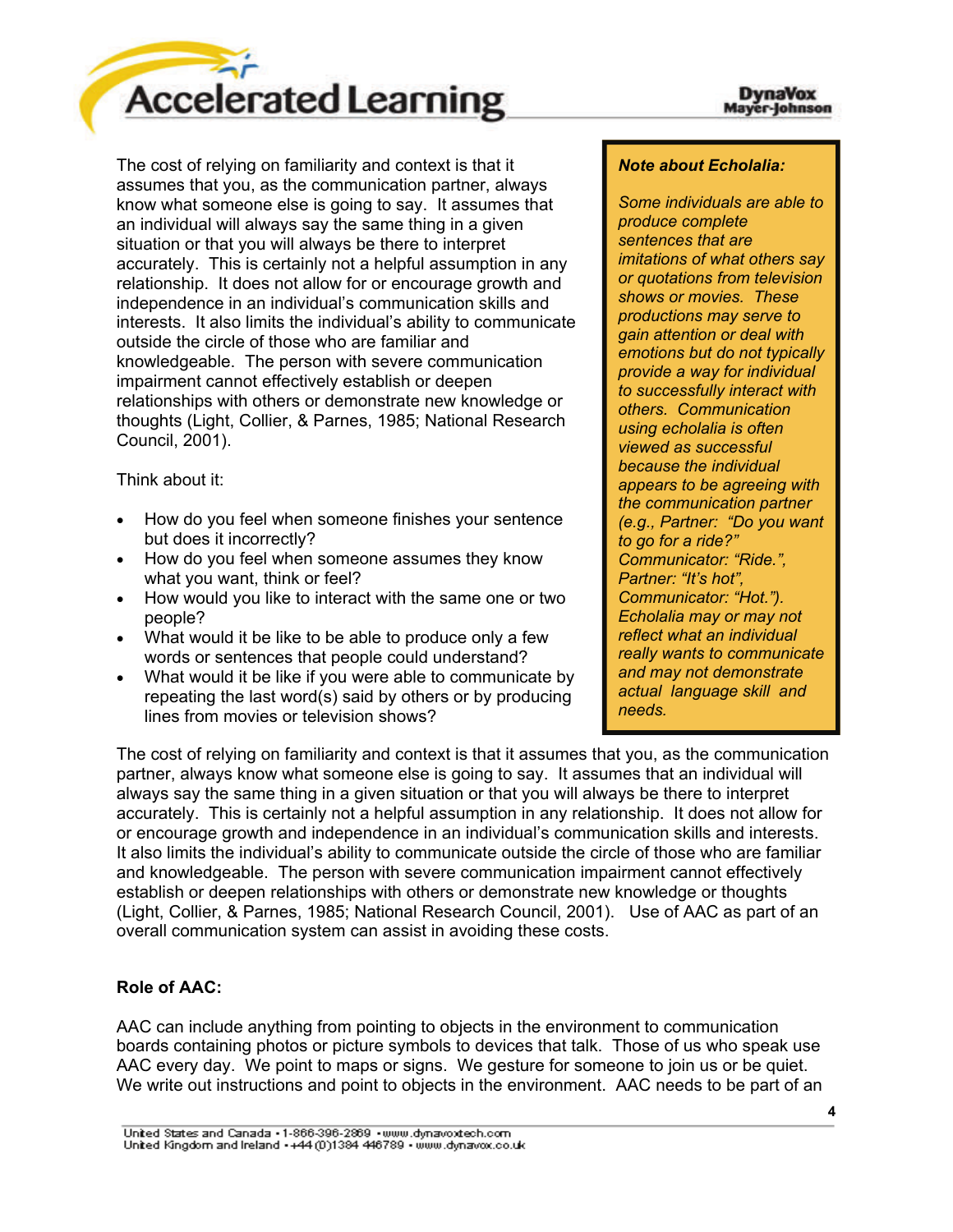

overall communication system that includes speech, vocalizations, gestures, signs, pointing, facial expression and body language. The specific AAC tools and techniques selected for an individual must be based on his/her needs and skills.

You may wonder whether the use of AAC will keep an individual from developing or improving the speech they do have. The answer to that question is "no." Use of AAC does not keep someone from developing speech. Reviews of research (Millar, Light & Schlosser, 2006, Schlosser & Wendt, 2008) indicate that AAC does not impede production of speech but appears to have a positive effect on speech production. This conception has been further supported over the years by report and observation of families, caregivers and professionals as well as anecdotal reports from researchers such as Romski, Sevcik and Pate (1988). We'd suggest that you download "Myths—AAC will Keep Someone from Talking" in the "AAC Myths Revealed" Learning Path on the Implementation Toolkit for additional information.

Let us consider the role AAC can play in the life of an individual with severe communication impairment. AAC provides a means of:

- Communicating more understandably
- Expressing the exacting message one wishes to produce
- Interacting with less familiar people
- Sharing messages that are "outside the norm" for a particular routine
- Communicating with greater independence
- Being seen by others as being a more competent communicator
- Participating in longer and deeper interactions
- Expanding language and communication skills

Let's revisit our scenarios. What might happen if the individuals used AAC, specifically a speech generating device (communication device that has voice output) as part of their overall communication system?



#### *"John"*

- *John looks out the window and says, "car" and points to a photograph of his mother. His teacher responds, "Your mom will be here at 3:30. We need to keep working."*
- *John looks out the window and says, "car" and produces "look" with his speech generating device (SGD). His teacher looks out the window and says, "Yes, that is a fancy car."*



#### *"Carol"*

- *Carol points to the magazine then uses her SGD to say, "We need a TV schedule" to her son.*
- *Carol says "That is too bad." with her SGD while pointing at the magazine to her husband. The cashier adds a comment, "Can you believe that?"*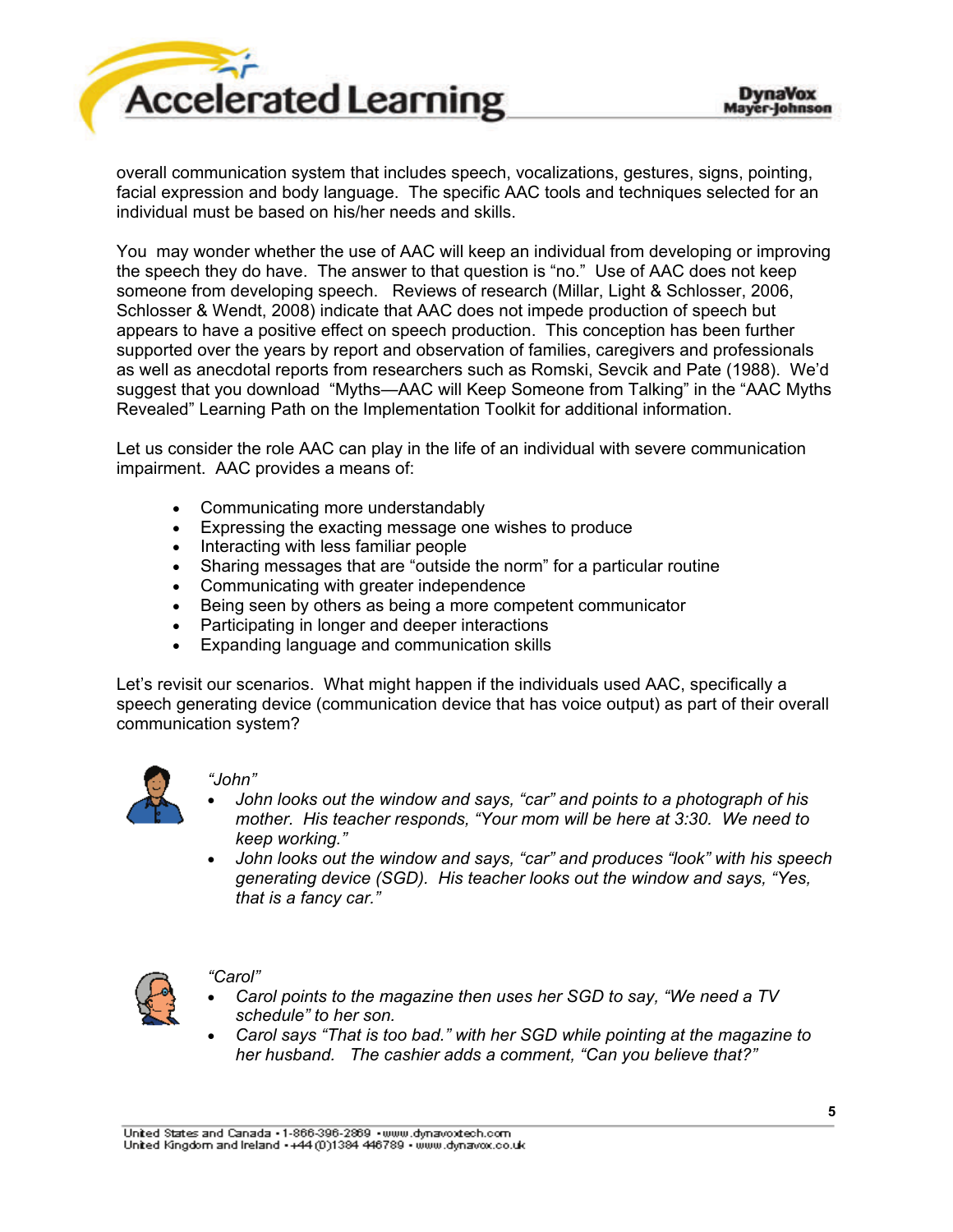



#### *"Chris"*

- *Chris uses her SGD to tell her mother or therapist what happened with the dog. It turns out to be something her mother or therapist would never have guessed.*
- *Chris is able to tell the story to her grandmother on the phone, to her neighbor, to her friend and to the sales person at the store.*



#### *"Jack"*

- *Jack repeats the last word the peer says but then points to what he wants on his SGD.*
- *Jack produces the sentence with his device, "I want \_\_\_." and later says, "\_\_\_\_ is good!"*



### *"Tyler"*

- *Tyler requests verbally using his ten to twelve messages and to comfort himself with lines from commercials. He uses his SGD to greet friends, participate in educational activities and make more unusual requests.*
- *Tyler uses social stories and schedules stored in his SGD to comfort himself. He continues to request verbally but expands his repertoire of requests and produces social messages using his SGD.*

In each of these scenarios, the use of AAC provided a way for these individuals to expand the depth of their interaction as well as their independence. We do not know how much the speech of these individuals will improve and whether it will be functional enough to meet their communication needs. We do know that AAC can play an important role for these individuals to leverage language and communication skills that already exist as well as develop additional language and communication skills. AAC can encourage participation and independence in all environments and with a variety of communication partners.

#### References

Beukelman, D. R. & Mirenda, P. (2005). *Augmentative & Alternative Communication: Supporting Children & Adults with Complex Communication Needs, Third Edition*. Baltimore, MD: Paul H. Brookes Publishing.

Blackstone, S. (1999). Survey of AAC Users. In J. Mosheim, *The communication partner in AAC* (pp. 10-13). ADVANCE for Speech-Language Pathologists and Audiologists, August 2, 2004.

Light, J., Collier, B., & Parnes, P. (1985). Communicative interaction between young nonspeaking physically disabled children and their primary caregivers: Part II--communicative function. *Augmentative and Alternative Communication, 1,* 98-133.

Millar, D., Light, J., & Schlosser, R. (2006). *The impact of augmentative and alternative communication intervention*  on the speech production of individuals with developmental disabilities: A research review. Journal of Speech, Language and Hearing Research. 49:248-264.

Romski, M., Sevcik, R., & Pate, J. (1988). *The establishment of symbolic communication in persons with severe retardation*. Journal of Speech and Hearing Disorders, 53, 94 – 107.

Schlosser, R., & Wendt, O., (2008). *Effects of augmentative and alternative communication intervention on speech production in children with autism: A systematic review.* American Journal of Speech-Language Pathology. 17:

United States and Canada - 1-866-396-2869 - www.dynavoxtech.com United Kingdom and Ireland ++44 (0)1384 446789 + www.dynavox.co.uk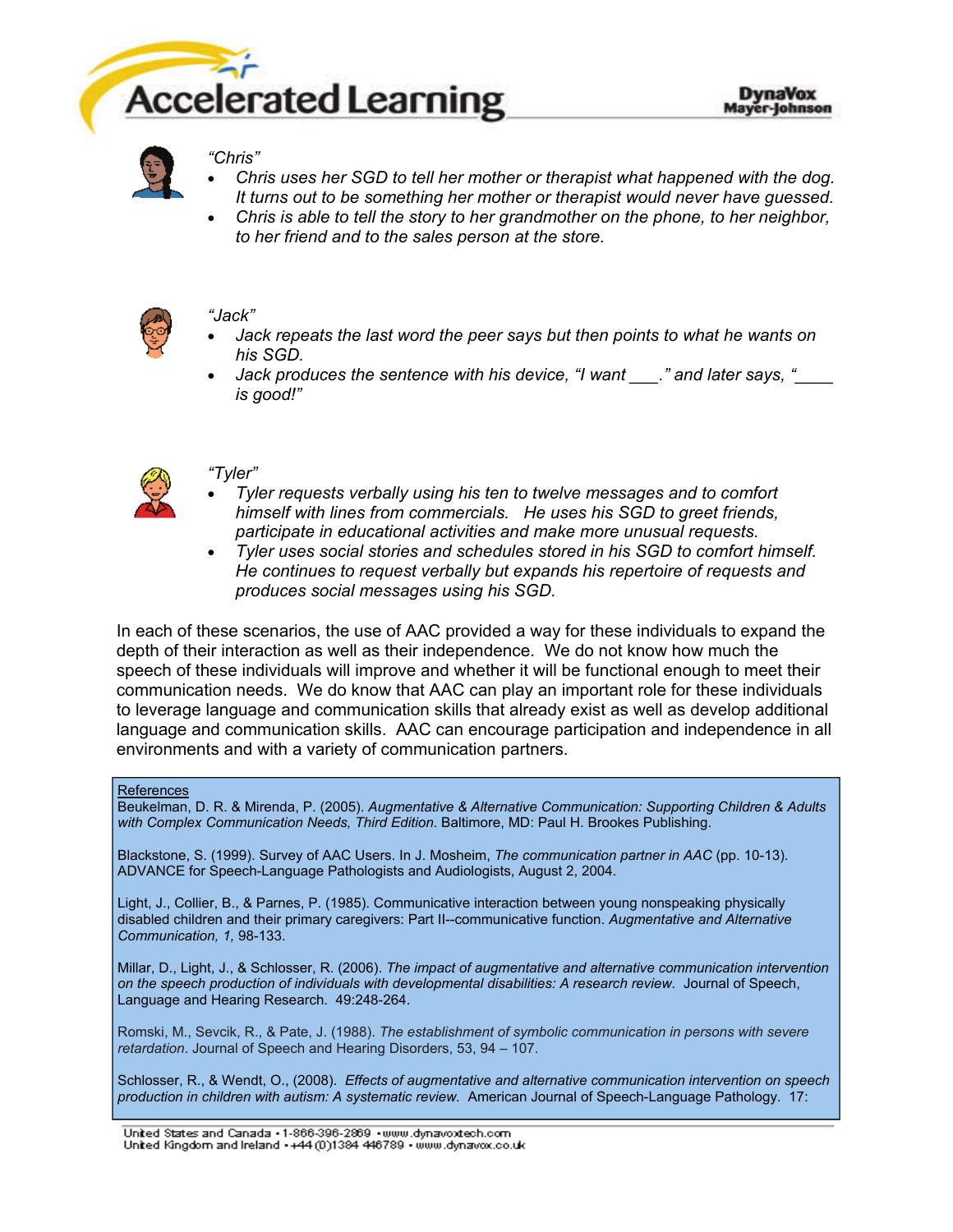

**DynaVox** Mayer-Johnson

# **AAC Myths Revealed**



**Myth:** *An individual can be too cognitively impaired to benefit from AAC.*

**True or False:** *False*



These comments above imply that an individual is too impaired (or "too low") to use AAC. Statements (or assumptions) like these result in AAC not being provided at all, being delayed or all options not being fully considered.

In 1988, Kangas & Lloyd wrote an article entitled, "Early Cognitive Skills as Prerequisites to Augmentative and Alternative Communication Use: What Are We Waiting For?" which reviewed the literature to this topic and found no "sufficient data to support the view" of the above statements. In addition, they stated that the "communication experience can also be a vehicle for expanding cognitive skills." In the field of AAC, this article became foundational in the field of AAC in support of AAC for all those with communication impairments.

#### \*Definition

AAC—Augmentative-alternative communication (AAC) refers to communication tools and techniques used individually or in combination to supplement communication for people who have difficulty communicating through speech or writing. AAC includes unaided communication techniques (e.g., pointing, gestures) , low technology (e.g., communication books and boards) and high technology AAC (e.g., devices and computers that have voice output also known as speech generating devices—SGD"s).

**Copyright notification:** User may not copy or distribute these materials except for use with the students, patients, clients, or other individuals who receive instruction, therapy, supervision, assessment, care or other services directly from the User. Otherwise, these materials may not be copied without the written consent of DynaVox Mayer-Johnson.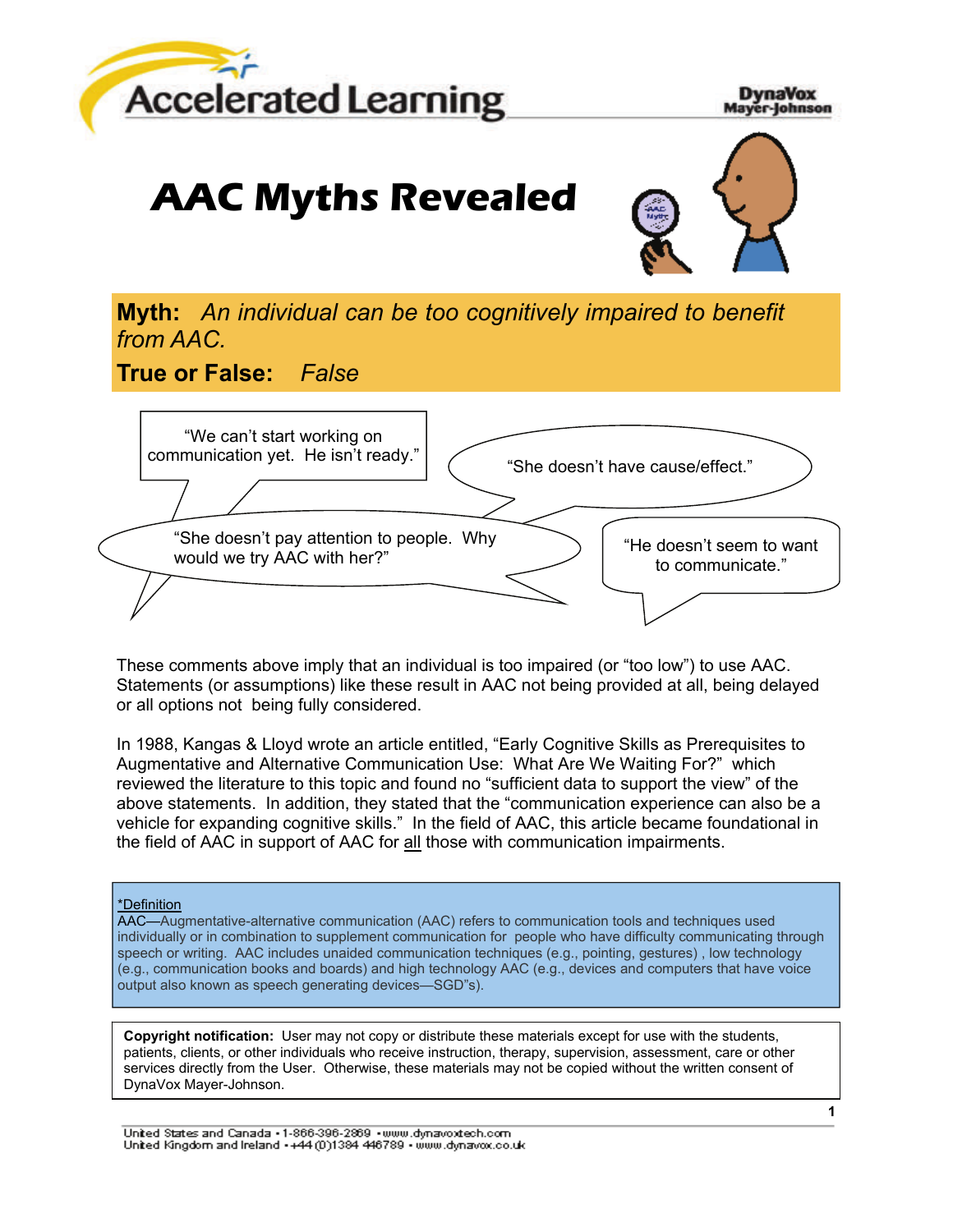

Since the late 1980's, use of AAC (especially light tech AAC) is more commonly used with those individuals judged to have significant cognitive impairments. Objects, photographs and Picture Communication Symbols (Boardmaker symbols) are used for requesting and choice making activities. Switches attached to toys or appliances are used to provide cause/effect activities while switches attached to single-message AAC devices are used offer activities focusing on communicative intent or cause/effect in a communicative situation (e.g., hit the switch, the device says, "I want a tickle.", someone tickles the individual).

It appears that these concerns about cognitive impairment have been addressed. We all agree that AAC should be provided and communication needs addressed regardless of the cognitive skills of the individual, right?

Unfortunately, that is not the case. As stated before, AAC may still not be provided, may be delayed or all options will not be fully considered for individuals judged to have cognitive impairments because of:

- Continued belief in cognitive prerequisites for AAC. *Cress & Marvin (2003) report that lists of "arbitrary skills" for introduction of AAC have been published as recently as 2003 in professional journals.*
- Lack of expectations for those with significant cognitive impairments.
- Belief in prerequisites specifically for use of speech generating devices (SGD's).

In the next pages, we will provide specific information related to these beliefs and provide resources for providing AAC services to those individuals with severe cognitive impairments.

#### **Cognitive Prerequisites**

There are those who believe that one must have certain cognitive skills before one develops language. Some of these cognitive skills include causality or cause/effect (understanding that one event is a consequence of another), means-end (planning steps to reach a goal), object permanence (objects continue to exist even if they are out of sight and cannot be perceived by hearing or touch) and others. However, the relationship between development of cognitive and language skills is "complex" (Kangas & Lloyd, 1988) and has "not been clearly specified" (Romski & Sevcik, 2005). Kangas & Lloyd reported that the studies they reviewed showed:

- A "correlation between cognitive development and the emergence of speech" or "language abilities" but did not "demonstrate a cause and effect relationship."
- Occasions when certain language skills appeared in the absence of expected cognitive skills given the scenario that cognition precedes language.

These statements alone cast considerable doubt on our choice to withhold or delay provision of AAC on the basis that certain cognitive skills must appear first.

Beukelman & Mirenda (2005) state that "…'not ready for' criteria were used as a result of misguided interpretation of literature examining communication and language development in typical children" and advocate guidelines based on "communication needs." In this model described in Beukelman & Mirenda (2005), one identifies the communication needs of the individual in their varied environments as well as "how many of those needs are met through current communication techniques" then decreases "the number of unmet needs through systematic AAC intervention." Use of this inclusive model ensures that the communication needs of each person will be met regardless of cognitive abilities.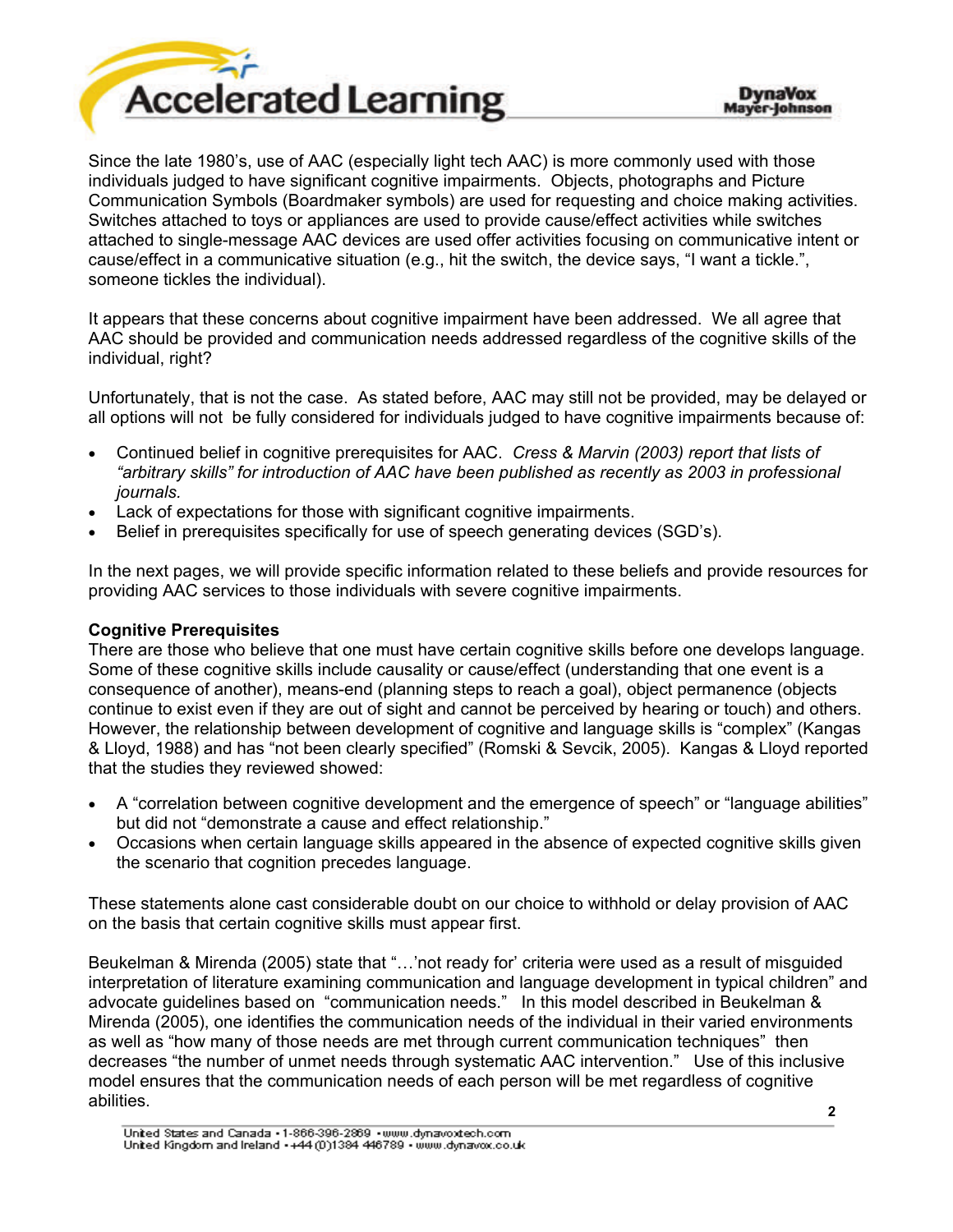

#### **Resources**

In DynaVox's Implementation Toolkit, we have resources that provide additional information and supporting research on the benefits of AAC in our "AAC Myths Revealed" learning path—http:// www.dynavoxtech.com/training/toolkit/ paths.aspx?id=7

"AAC Myths Revealed—Some Speech Means AAC is not Needed"

"AAC Myths Revealed—Too Soon for AAC after Neurological Event"

"AAC Myths Revealed—AAC will Keep Someone from Talking"

Providing AAC to individuals with cognitive impairment regardless of the degree will not only assist in meeting their communication needs but may also positively impact speech and language development, literacy, social skills, relationships with others and participation in the academic or vocational environment. *See resources list to the left.* Romski & Sevcik (2005) underscored this for young children saying, "Given the overall impact language exerts on cognitive development, a lack of expressive language skills may put an individual at a distinct developmental disadvantage." While Beukleman, Garrett & Yorkston (2007) remind us that AAC for adults allows them to "participate in life situations and to stay connected to the world around them."

#### **Expectations**

The discussion above about the benefits of AAC —the potential to impact skill development and participation in life—can trigger questions regarding the ability of the individual with a significant cognitive impairment to learn and the potential of these individuals to really reap the benefits of AAC. The prevailing paradigm (described in Jorgenson, 2005) has encouraged us to assume incompetence and limited potential for individuals with cognitive impairment despite presumptions that are not only flawed but have been shown to be inaccurate—our ability to accurately measure intelligence in an individual with communication and possibly physical disabilities and that individuals with cognitive impairments are unable to learn. Such thinking has lead to reduced opportunities and segregation in many aspects of life for those with cognitive impairments.

As part of a team doing augmentative communication evaluations on students with severe/ profound disabilities, an evaluator was confronted once by the school SLP who challenged, "Why are we spending money evaluating these kids. They are *neurologically impaired* . They can't learn." There it is in this true story—the prevailing paradigm. The evaluator recalled being shocked by the question but responded, "We don't know what they can learn but we do know that they will *not* learn if *we* do not teach them."

This response above exemplifies the paradigm of the least dangerous assumption (originally introduced by Anne Donnellan in 1984 and described by Jorgenson in 2005) which is based on two principles:

- If no conclusive data is available, educational decisions should be based on assumptions that, even if incorrect, will not negatively impact the students' ability to function independently as adults.
- Poor performance is more related to the quality of instruction than to the capabilities of the student.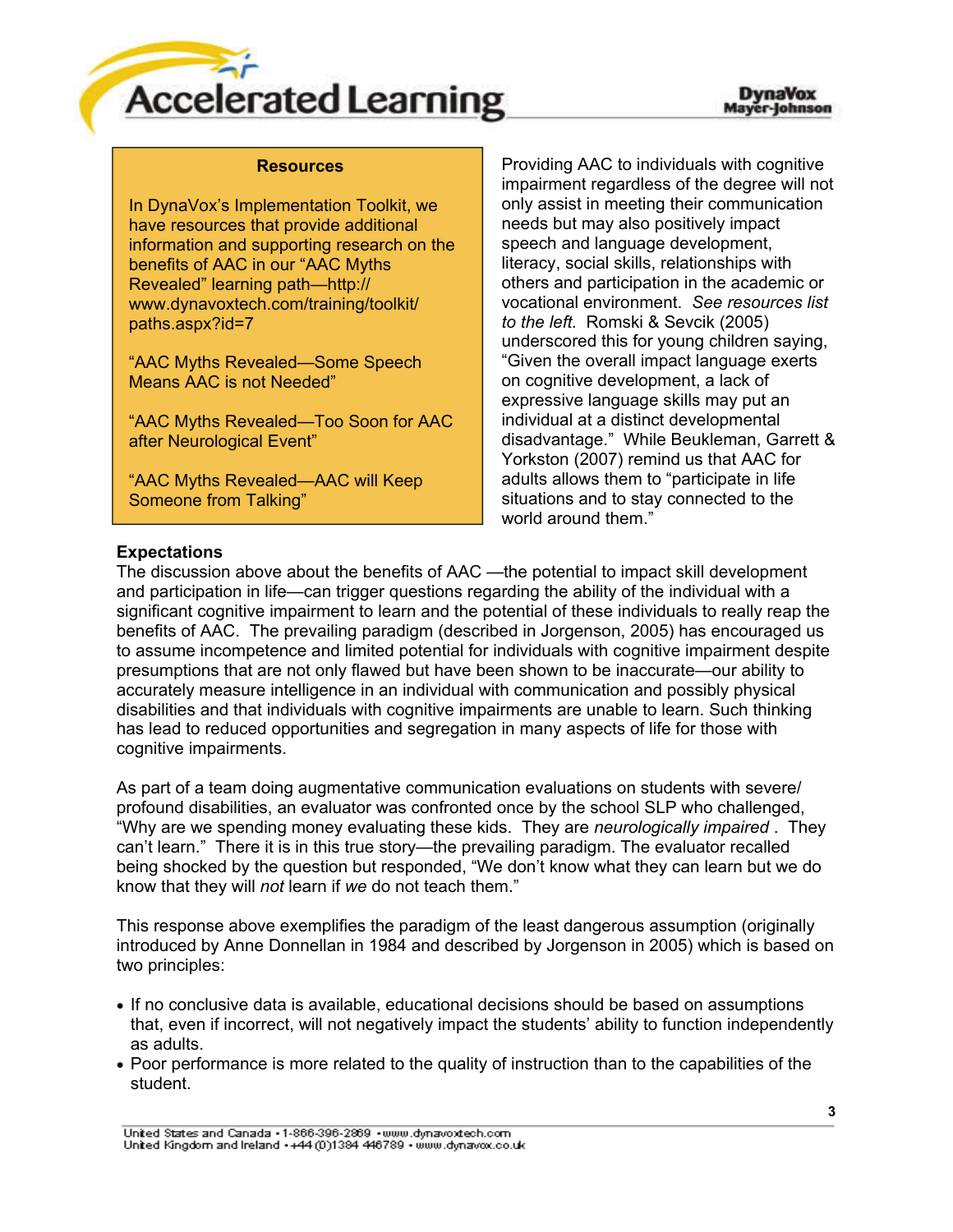

In other words, we must presume competence and expect communication.

> "...we realize that everyone can communicate, and, in fact, everyone does communicate in some way, somehow, if there is something important to say. In other words, communication is neither a right nor something that has to be learned—it is an inevitability: people cannot not communicate." Mirenda, 1993

We must expand communication skills using evidence-based techniques (this includes AAC) that will not harm the individual and we must increase communicative opportunities accordingly. *information about this evidence maybe found in resources listed on previous page.*

### **Resources for Addressing the Communication Needs of Individuals with Severe/Profound Disabilities**

Beukelman, D., Garrett, K. & Yorkston, K. (2007). *Augmentative communication strategies for adults with acute or chronic medical conditions.*  Baltimore: Paul H. Brookes Publishing Company.

Every Move Counts—"...sensory approach to communication and assistive technology…" http://www.everymovecounts.net/

Kent-Walsh, J. & Binger, C., (2009). Addressing the communication demands of the classroom for beginning communicators and early language users. In Soto, G. & Zangari, C. *Practically speaking: Language, literacy & academic development for students with AAC needs.* Baltimore: Paul H. Brookes Publishing Company.

Reichle, J., York, J. & Sigafoos, J. (1991). *Implementing augmentative & alternative communication: Strategies for learners with severe disabilities.* Baltimore: Paul H. Brookes Publishing **Company** 

The SLP mentioned earlier did just this. She embraced this new paradigm and became an instrument for change in her school encouraging others to presume competence, implementing new ideas to build skills (resource list above) and providing new communication opportunities even obtaining grants for equipment. Progress (small and large) in students was celebrated and there was a sense of excitement in the program. As Jorgenson (2005) encouraged, this SLP used the "least dangerous assumption as a guide is a powerful tool for keeping alive a vision of a valuable life and quality communities."

# **Prerequisites for SGD's**

Consideration of assistive technology (including AAC—light and high technology) is a legally mandated part of every IEP and should be considered as a treatment option for those receiving speech language therapy based on the following:

- "Individuals shall use every resource, including referral when appropriate, to ensure that high-quality service is provided." (ASHA, 2003)
- "...all SLPs are expected to recognize situations in which mentoring, consultation, and/or referral to another professional are necessary to provide quality services to individuals who may benefit from AAC." (ASHA, 2002)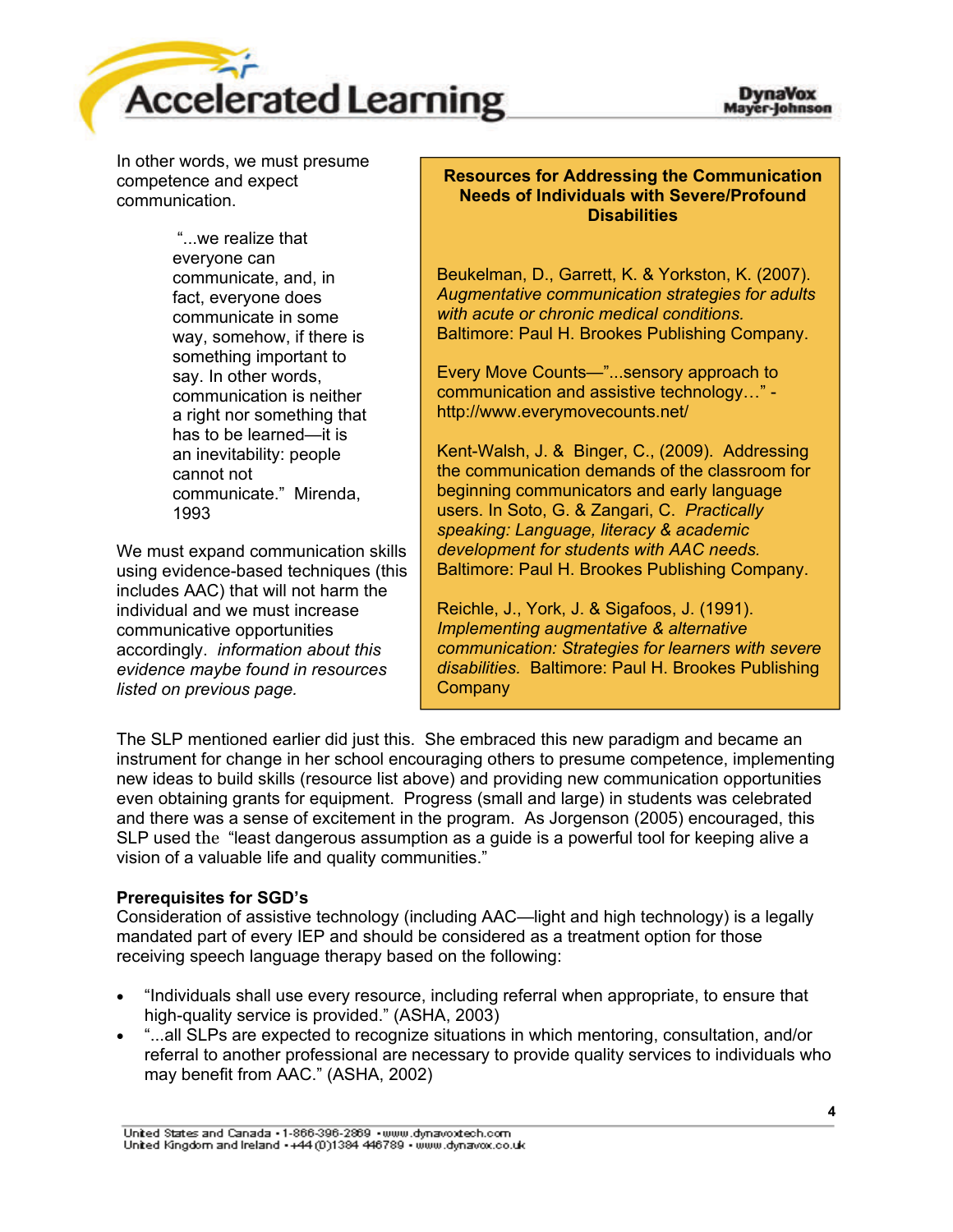

As noted previously, light tech solutions (e.g., communication symbols, boards and books) as well as simple technology (e.g., single message devices, devices with sequenced messages) have been more readily used with individuals with significant cognitive impairments in the past years. There are those who would suggest that high-tech AAC (SGD's) are inappropriate for individuals unless they demonstrate certain skills...certain prerequisites. These prerequisites include some of the early cognitive skills we named previously (i.e., cause/effect, means-end, object permanence) but may also include skills such as understanding of symbols, categorization, adequate memory, etc.

The belief in such prerequisites specifically for SGD's may be based in two issues cited by Romski & Sevcik (2005) - expense of SGD's and complexity of use—as well as the belief that communication must be *independent*. Romski & Sevcik noted that SGD's today do not require the "sophisticated set of cognitive skills" once needed for operation. The expense of SGD's vary significantly based on features available. However, the authors pointed out that this view was probably based in the idea that "the money should only be spent on children who could 'truly benefit' from the device."

The Least Dangerous Assumption would encourage us to rethink this stance and, instead, base our selection of AAC on an approach matching the strengths and needs of the individual (Beukelman & Mirenda, 2005, Communication Needs Model) to the features of AAC (gestures/ signs, light tech, high tech or any combination). Features of a specific SGD such as voice

output, representation and organization of vocabulary, similarity to electronic screen media (e.g., TV, gaming systems), ability to incorporate video and audio, variety of selection methods\* and feedback options (e.g., audio and visual), etc. may match the strengths and needs of individuals better than other forms of AAC though it should be noted that AAC is best when a part of a multimodal communication system\*. *See resource reference on right.* 

Finally, some hold that an individual must be able to communicate with an SGD

#### **Resource on Multimodal Communication**

In DynaVox's Implementation Toolkit, we have resources on multimodal communication in our "Tools for AAC Users" learning path—http:// www.dynavoxtech.com/training/toolkit/ paths.aspx?id=4.

*independently* for it to be appropriate. This view ignores the fact that none of us communicates independently. Even the most fluent speaker, needs to be prompted to recall a word occasionally, is asked questions to clarify a statement or is cued to remember a detail. Communication does not happen in a vacuum. We rely on others to collaborate with us to establish meaning (co-construction) and to provide assistance/support when needed. The same is true for those with cognitive impairments. We must expect that co-construction and support will be needed and that over time that scaffolding will decrease, if not be removed.

#### \*Definitions

Selection method—means of physically accessing keys, buttons, cells or areas, selection is often made using fingers but can be completed using a variety of body parts or equipment (e.g., pointer, mouse, joystick, switch)

Multimodal communication system—use of a variety of modes to communicate on their own and in conjunction with one another including speech, vocalizations, facial expression, body language, gestures, signs, pointing, light tech AAC, high tech AAC. Those of us who are able to speak use a multimodal communication system when we interact .